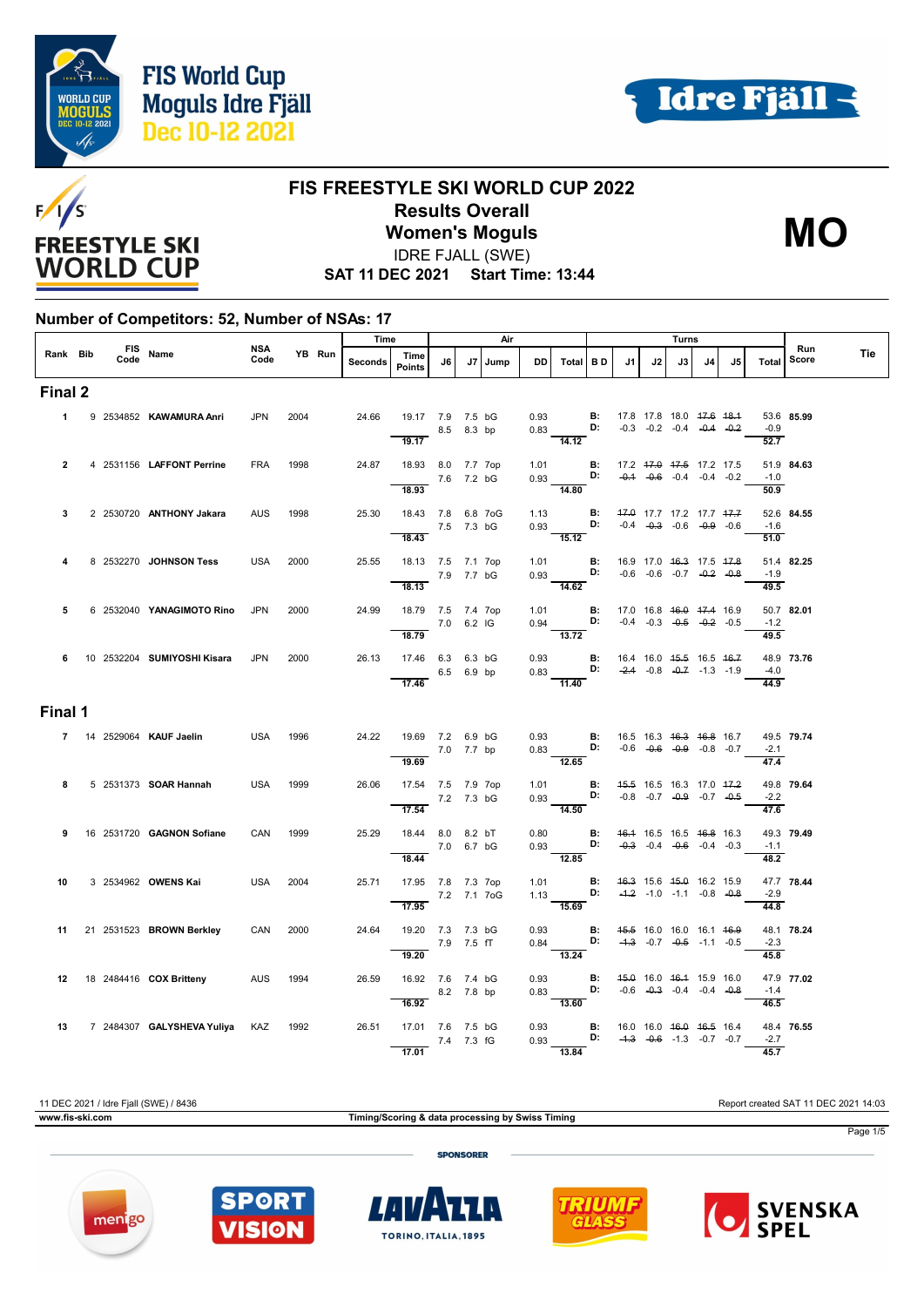





# **FIS FREESTYLE SKI WORLD CUP 2022 Results Overall**

T

**Women's Moguls** IDRE FJALL (SWE)



**SAT 11 DEC 2021 Start Time: 13:44**

|          |                    |                                           |                    |      |        | Time           |                                                       |            |        | Air     |              |                                                                                                                        |                |                                    |    | Turns                                                          |    |    |                             |              |     |
|----------|--------------------|-------------------------------------------|--------------------|------|--------|----------------|-------------------------------------------------------|------------|--------|---------|--------------|------------------------------------------------------------------------------------------------------------------------|----------------|------------------------------------|----|----------------------------------------------------------------|----|----|-----------------------------|--------------|-----|
| Rank Bib | <b>FIS</b><br>Code | Name                                      | <b>NSA</b><br>Code |      | YB Run | <b>Seconds</b> | Time<br><b>Points</b>                                 | J6         |        | J7 Jump | DD           | Total BD                                                                                                               |                | J1                                 | J2 | J3                                                             | J4 | J5 | <b>Total</b>                | Run<br>Score | Tie |
| 14       |                    | 19 2533044 SMIRNOVA Anastasiia RUS        |                    | 2002 |        | 26.12          | 17.47 6.1                                             | 8.5 8.1 bG | 5.8 3G |         | 0.90<br>0.93 |                                                                                                                        | B:<br>D:       |                                    |    | 15.6 15.8 15.8 45.8 45.6<br>$-0.7$ $-4.0$ $-0.8$ $-0.3$ $-0.7$ |    |    | $-2.2$                      | 47.2 75.54   |     |
| 15       |                    | 13 2532031 TOMITAKA Hinako                | <b>JPN</b>         | 2000 |        | 25.04          | 17.47<br>18.73 6.9 6.3 7op                            |            |        |         | 1.01         | 13.07                                                                                                                  |                | <b>B:</b> 16.2 45.8 15.8 16.3 46.5 |    |                                                                |    |    | 45.0                        | 48.3 75.51   |     |
|          |                    |                                           |                    |      |        |                | 18.73                                                 | 6.1 6.0 bp |        |         |              | $0.83$ D:<br>11.68                                                                                                     |                | $-1.3$ $-1.0$ $-0.8$ $-0.9$ $-4.5$ |    |                                                                |    |    | $-3.2$<br>45.1              |              |     |
|          |                    | 16 17 2533204 SCHWINGHAMMER<br>Maia       | CAN                | 2001 |        |                | 25.37 18.34 7.3 7.2 bG                                | 6.2 6.3 fT |        |         |              | 0.93 <b>B:</b> 45.8 15.5 15.5 15.7 45.5 0.84 <b>D:</b> -0.6 -0.4 -0.9 -0.8 -0.5                                        |                |                                    |    |                                                                |    |    | $-1.9$                      | 46.7 75.12   |     |
|          |                    |                                           |                    |      |        |                | 18.34                                                 |            |        |         |              | $\overline{11.98}$                                                                                                     |                |                                    |    |                                                                |    |    | 44.8                        |              |     |
|          | Qualification      |                                           |                    |      |        |                |                                                       |            |        |         |              |                                                                                                                        |                |                                    |    |                                                                |    |    |                             |              |     |
|          |                    | 17  11  2485108  HOSHINO Junko            | <b>JPN</b>         | 1989 |        | 26.47          | 17.06 5.0 4.8 IG                                      | 8.1 8.2 bp |        |         |              | 0.94 <b>B</b> : 16.2 16.1 46.2 46.0 16.2<br>0.83 <b>D:</b> -0.6 -0.6 -0.6 -0. <del>2</del> -0.7                        |                |                                    |    |                                                                |    |    | $-1.8$                      | 48.5 75.12   |     |
|          |                    |                                           |                    |      |        |                | 17.06                                                 |            |        |         |              | $\overline{11.36}$                                                                                                     |                |                                    |    |                                                                |    |    | 46.7                        |              |     |
| 18       |                    | 41 2530565 GILBERT Valerie                | CAN                | 1998 |        | 26.48          | 17.05 6.7 6.3 7op<br>8.0 8.0 bp<br>$\overline{17.05}$ |            |        |         |              | 1.01 <b>B</b> : 15.8 15.1 <del>15.0 15.8</del> 15.6<br>0.83 <b>D:</b> -0.8 -0.7 -0.8 -0.5 -0.3<br>$\frac{1}{13.20}$    |                |                                    |    |                                                                |    |    | $-2.0$                      | 46.5 74.75   |     |
| 19       |                    | 20 2533488 NAKAO Haruka                   | JPN                | 2001 |        | 26.80          | 16.67 7.8 7.8 bG                                      |            |        |         |              | 0.93 <b>B:</b> 4 <del>6.4</del> 15.2 14.0 4 <del>3.8</del> 15.0<br>0.94 <b>D:</b> -0.6 -0.5 -0. <del>5</del> -1.0 -0.5 |                |                                    |    |                                                                |    |    | 44.5                        | 44.2 74.08   |     |
|          |                    |                                           |                    |      |        |                | 16.67                                                 | 8.0 8.1 IG |        |         |              | $\overline{14.81}$                                                                                                     |                |                                    |    |                                                                |    |    | $-1.6$<br>42.6              |              |     |
| 20       |                    | 22 2485348 DUFOUR-LAPOINTE CAN<br>Justine |                    | 1994 |        | 27.85          | 15.45 5.3 5.2 7op<br>$-$ 5.6 5.7 bG<br>15.45          |            |        |         |              | 1.01 <b>B</b> : 16.0 16.0 <del>16.2 15.9</del> 16.1<br>0.93 <b>D:</b> -0.0 -0.0 -0.7 -0.3 -0.2<br>10.55                |                |                                    |    |                                                                |    |    | $-0.5$<br>47.6              | 48.1 73.60   |     |
| 21       |                    | 1 2532241 GIACCIO Olivia                  | <b>USA</b>         | 2000 |        | 26.63          | 16.87 7.9 7.7 bF<br>4.6 5.1 7op                       |            |        |         |              | 1.03 <b>B</b> : $46.2$ 16.2 16.2 46.7 16.4<br>1.01 <b>D:</b> $-2.0$ -1.8 $-0.2$ 1.7 1.1                                |                |                                    |    |                                                                |    |    | $-5.3$                      | 48.8 73.29   |     |
|          |                    |                                           |                    |      |        |                | 16.87                                                 |            |        |         | in 17        | 12.92                                                                                                                  |                |                                    |    |                                                                |    |    | 43.5                        |              |     |
| 22       |                    | 25 2527272 ONEILL Taylah                  | AUS                | 1994 |        | 27.82          | 15.48 7.0 7.0 bG<br>7.6 7.4 bp                        |            |        |         |              | 0.93 <b>B:</b> 45.2 15.8 15.3 15.6 45.8<br>0.83 <b>D:</b> -0.4 -0. <del>2</del> -0.9 -0.8 -0.5                         |                |                                    |    |                                                                |    |    | $-1.7$                      | 46.7 73.21   |     |
|          |                    |                                           |                    |      |        |                | 15.48                                                 |            |        |         |              | $\frac{1}{12.73}$                                                                                                      |                |                                    |    |                                                                |    |    | 45.0                        |              |     |
| 23       |                    | 45 2529730 ASH Sophie<br><b>AUS</b>       |                    | 1996 |        | 27.71          | 15.61 5.8 5.5 bG<br>15.61                             | 7.5 8.5 bT |        |         | 0.93<br>0.80 | $\overline{D}$ :<br>11.65                                                                                              | $\mathbf{B}$ : |                                    |    | 15.6 45.9 45.0 15.8 15.2<br>$-4.2$ $-0.7$ $-0.5$ $-0.7$ $-0.3$ |    |    | $-1.9$<br>$\overline{44.7}$ | 46.6 71.96   |     |
| 24       |                    | 12 2484720 DUFOUR-LAPOINTE CAN<br>Chloe   |                    | 1991 |        |                | 27.21 16.19 6.0 5.2 7op                               |            |        |         |              | 1.01 <b>B</b> : 15.4 16.0 <del>15.3 16.4</del> 16.0<br>0.83 <b>D:</b> -1.4 -1.1 - <del>0.7</del> -1.4 -1.3             |                |                                    |    |                                                                |    |    | $-3.8$                      | 47.4 71.87   |     |
|          |                    |                                           |                    |      |        |                | 7.9 7.6 bp<br>16.19                                   |            |        |         |              | $\overline{12.08}$                                                                                                     |                |                                    |    |                                                                |    |    | 43.6                        |              |     |
| 25       |                    | 23 2530350 SCHILD Morgan                  | USA                | 1997 |        | 26.72          | 16.77 6.2 6.4 7op                                     | 7.0 6.7 bp |        |         |              | 1.01 <b>B:</b> 46.6 15.6 44.8 14.9 15.1<br>0.83 <b>D:</b> $-1.1$ $-1.3$ $-1.5$ $-1.4$ $-1.4$                           |                |                                    |    |                                                                |    |    | $-3.8$                      | 45.6 70.61   |     |
|          |                    | 28 2532819 WEESE Hanna                    | <b>GER</b>         | 2001 |        | 26.58          | 16.77<br>16.93 5.6 5.2 bG                             |            |        |         |              | 12.04                                                                                                                  |                |                                    |    |                                                                |    |    | $\overline{41.8}$           | 46.1 70.34   |     |
| 26       |                    |                                           |                    |      |        |                | 16.93                                                 | 6.9 7.8 bp |        |         | 0.83         | 0.93 <b>B:</b> 15.0 4 <del>5.0</del> 45.8 15.6 15.5<br>0.83 <b>D:</b> -4.6 -1.3 -4.4 -1.2 -1.3<br>11.11                |                |                                    |    | $-4.6$ $-1.3$ $-4.4$ $-1.2$ $-1.3$                             |    |    | $-3.8$<br>42.3              |              |     |
| 27       |                    | 44 2530274 CABROL Camille                 | FRA                | 1997 |        | 27.60          | 15.74 5.7 5.5 bp                                      | 6.9 6.7 bG |        |         | 0.93         | 0.83 <b>B:</b> 15.8 15.1 <del>16.0 15.0</del> 15.3<br>0.93 <b>D:</b> -1.2 -0.9 -0.8 -1.3 -1.0                          |                | $-1.2$ $-0.9$ $-0.8$ $-4.3$ $-1.0$ |    |                                                                |    |    | $-3.1$                      | 46.2 69.80   |     |
|          |                    |                                           |                    |      |        |                | 15.74                                                 |            |        |         |              | 10.96                                                                                                                  |                |                                    |    |                                                                |    |    | 43.1                        |              |     |

11 DEC 2021 / Idre Fjall (SWE) / 8436 Report created SAT 11 DEC 2021 14:03

**www.fis-ski.com Timing/Scoring & data processing by Swiss Timing**

**SPONSORER** 

Page 2/5









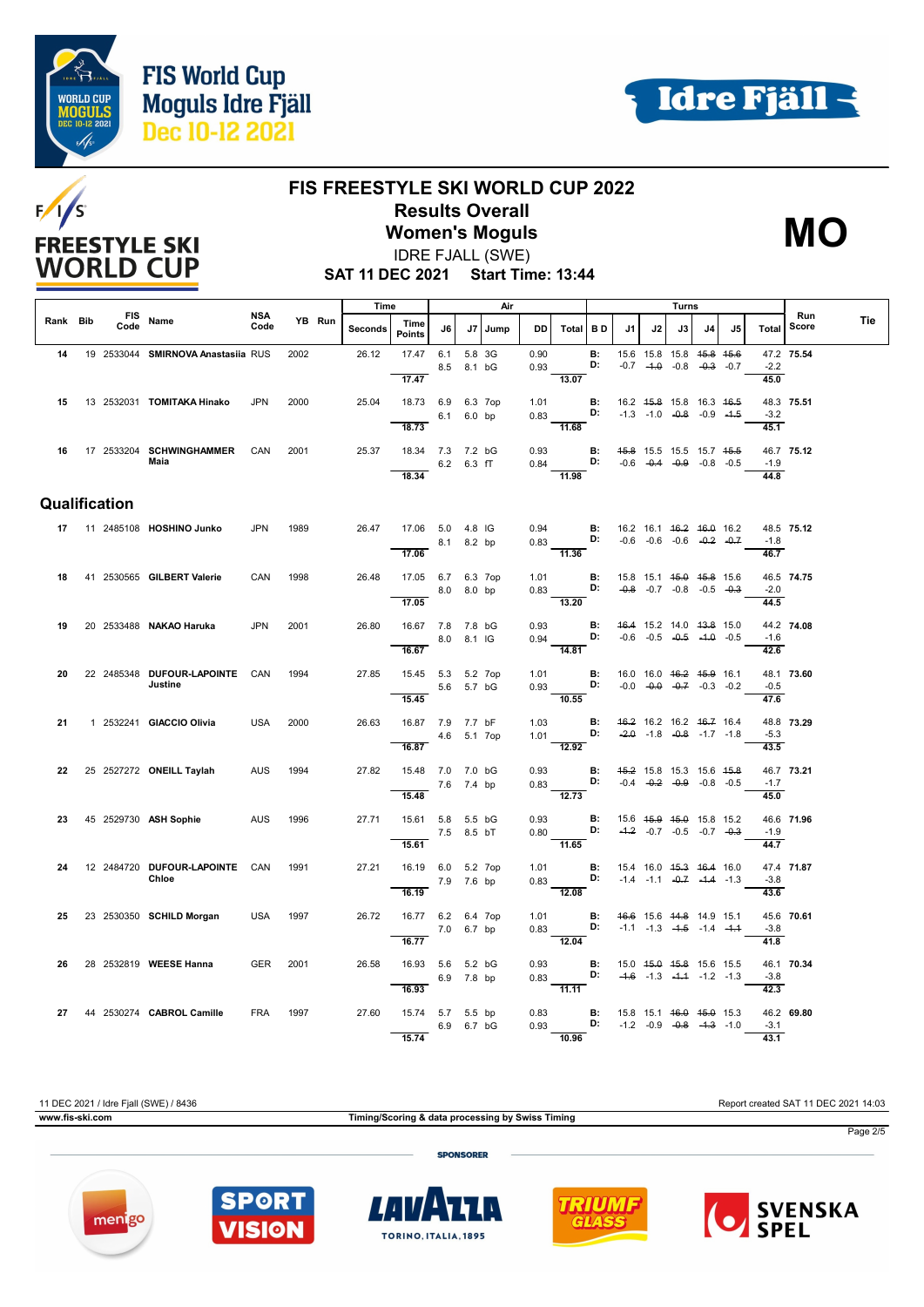





## **FIS FREESTYLE SKI WORLD CUP 2022 Results Overall**

**Women's Moguls** IDRE FJALL (SWE)



**SAT 11 DEC 2021 Start Time: 13:44**

|          |                    |                                            |                    |      |        | Time    |                                    |             | Air                  |      |              | Turns                                 |                 |        |                      |                                                                                      |             |        |                                    |              |      |
|----------|--------------------|--------------------------------------------|--------------------|------|--------|---------|------------------------------------|-------------|----------------------|------|--------------|---------------------------------------|-----------------|--------|----------------------|--------------------------------------------------------------------------------------|-------------|--------|------------------------------------|--------------|------|
| Rank Bib | <b>FIS</b><br>Code | Name                                       | <b>NSA</b><br>Code |      | YB Run | Seconds | Time<br><b>Points</b>              | J6          | J7                   | Jump | <b>DD</b>    | Total                                 | <b>BD</b>       | J1     | J2                   | J3                                                                                   | J4          | J5     | Total                              | Run<br>Score | Tie  |
| 28       |                    | 24 2532085 AMRENOVA Ayaulym KAZ            |                    | 2001 |        | 27.50   | 15.85<br>15.85                     | 7.0         | 6.4 bp<br>7.1 7.9 bG |      | 0.83<br>0.93 | 12.53                                 | <b>B:</b><br>D: | $-1.1$ | $-0.5 -0.5$          | 45.4 14.4 15.0 14.2 43.9                                                             | $-0.8$      | $-0.9$ | $-2.2$<br>41.4                     | 43.6 69.78   |      |
| 29       |                    | 46 2530539 GERKEN SCHOFIELD GBR<br>Leonie  |                    | 1998 |        | 27.38   | 16.00 5.9 6.3 bp<br>16.00          |             | 5.2 4.9 bG           |      | 0.83<br>0.93 | 9.74                                  | B:<br>D:        |        |                      | 45.7 15.7 45.0 15.5 15.3<br>$-0.6$ $-4.0$ $-1.0$ $-0.9$ $-0.7$                       |             |        | $-2.6$<br>43.9                     | 46.5 69.64   |      |
| 30       |                    | 29 2533910 CHUDINOVA Polina                | <b>RUS</b>         | 2002 |        | 26.40   | 17.14 5.7 5.6 bp                   | 5.6         | 5.5 bG               |      | 0.83<br>0.93 |                                       | <b>B:</b><br>D: |        |                      | 46.0 14.5 15.0 44.4 15.6<br>$-0.7$ $-0.4$ $-0.6$ $-4.5$ $-1.3$                       |             |        | $-2.6$                             | 45.1 69.48   |      |
| 31       |                    | 33 2534086 CASS Sabrina                    | <b>BRA</b>         | 2002 |        | 28.06   | 17.14<br>15.20 5.7 5.9 bG<br>15.20 |             | 6.0 5.6 bp           |      | 0.93         | 9.84<br>$0.83$ D:<br>10.20            | B:              |        |                      | 15.4 15.0 45.0 15.5 45.7<br>$-0.6$ $-0.7$ $-0.5$ $-0.6$ $-0.8$                       |             |        | 42.5<br>$-1.9$<br>44.0             | 45.9 69.40   |      |
| 32       |                    | 15 2535385 GORODKO<br>Anastassiya          | KAZ                | 2005 |        | 26.54   | 16.98 7.5 7.4 bG<br>16.98          |             | 3.9 3.8 7oG          |      | 0.93<br>1.13 | $\overline{11.27}$                    | В:<br>D:        |        |                      | 16.2 15.8 <del>15.8</del> <del>16.4</del> 16.0<br>$-3.7$ $-4.9$ $-2.0$ $-2.7$ $-2.6$ |             |        | $-7.3$<br>40.7                     | 48.0 68.95   |      |
| 33       |                    | 40 2530540 GERKEN SCHOFIELD GBR<br>Makayla |                    | 1999 |        | 27.69   | 15.63  4.0  4.7  bG<br>15.63       |             | 6.7 6.8 bp           |      | 0.93<br>0.83 | D:<br>9.64                            | <b>B:</b>       |        |                      | 45.6 15.4 44.4 15.4 15.2<br>$-0.7$ $-1.0$ $-4.2$ $-1.0$ $-0.9$                       |             |        | $-2.9$<br>43.1                     | 46.0 68.37   | 43.1 |
| 34       |                    | 52 2533547 DEGROOTE Fantine FRA            |                    | 2001 |        | 28.31   | 14.91 5.6 5.7 bp                   | 7.5 7.3 bG  |                      |      | 0.83<br>0.93 | D: $-1.3$ $-1.1$ $-1.3$ $-0.8$ $-1.6$ | В:              |        |                      | 46.5 14.9 15.0 15.7 44.8                                                             |             |        | $-3.7$                             | 45.6 68.37   | 41.9 |
| 35       |                    | 30 2532844 HOGG Madison                    | <b>USA</b>         | 2001 |        | 28.44   | 14.91<br>14.76 5.2 5.3 bp          | 4.1 4.2 bG  |                      |      | 0.83<br>0.93 | $-11.56$                              | В:<br>D:        |        |                      | 44.5 15.0 46.0 14.8 14.7<br>$-2.4$ $-4.0$ $-1.3$ $-1.7$ $-1.2$                       |             |        | 41.9<br>$-4.2$<br>$\frac{1}{40.3}$ | 44.5 63.26   |      |
| 36       |                    | 36 2529492 LUNDBLAD Frida                  | <b>SWE</b>         | 1997 |        | 29.65   | 14.76<br>13.34  4.9  4.7  3        | 5.2 5.1 bp  |                      |      | 0.75<br>0.83 | 8.20                                  | B:<br>D:        |        |                      | 45.9 14.5 14.8 44.4 15.3<br>$-0.7$ $-1.5$ $-1.2$ $-0.7$ $-0.8$                       |             |        | $-2.7$                             | 44.6 63.10   |      |
| 37       |                    | 43 2535386 GRAUR Olessya                   | <b>KAZ</b>         | 2004 |        | 27.68   | 13.34<br>15.64<br>15.64            | 6.2 6.8 bT  | 4.5 5.7 bG           |      | 0.80<br>0.93 | 7.86<br>9.94                          | <b>B:</b><br>D: |        |                      | 45.2 42.8 13.8 13.4 13.9<br>$-1.2$ $-0.9$ $-1.3$ $-1.4$ $-1.5$                       |             |        | $\frac{41.9}{9}$<br>$-3.9$<br>37.2 | 41.1 62.78   |      |
| 38       |                    | 27 2530485 PERVUSHINA<br>Anastasiia        | <b>RUS</b>         | 1997 |        | 28.54   | 14.64 5.9 5.8 bT<br>14.64          | 4.6  4.5 bG |                      |      | 0.80<br>0.93 | D:<br>8.90                            | <b>B:</b>       |        |                      | 44.3 14.5 15.0 14.7 45.4<br>$-2.4$ $-4.4$ $-1.3$ $-2.1$ $-1.8$                       |             |        | $-5.2$<br>39.0                     | 44.2 62.54   |      |
| 39       |                    | 35 2535376 BERGHUIS Laura                  | <b>NED</b>         | 2004 |        | 30.03   | 12.90 5.4 5.6 bT<br>12.90          | 7.1 7.3 fT  |                      |      | 0.80<br>0.84 | D:<br>10.44                           | B:              |        |                      | 14.0 43.0 14.0 13.7 44.3<br>$-0.9$ $-1.0$ $-1.2$ $-4.6$ $-1.0$                       |             |        | $-3.2$<br>38.5                     | 41.7 61.84   |      |
| 40       |                    | 49 2528169 GASPARINI Nicole                | <b>SUI</b>         | 1997 |        | 29.69   | 13.30 5.3 5.2 bT<br>13.30          | 5.6         | 5.9 bG               |      | 0.80<br>0.93 | 9.54                                  | <b>B:</b><br>D: |        |                      | 45.3 13.9 43.8 14.6 14.2<br>$-1.2$ $-4.7$ $-0.9$ $-1.5$ $-1.1$                       |             |        | $-3.8$<br>38.9                     | 42.7 61.74   |      |
|          |                    | 26 2527373 HIMBURY Madii                   | <b>AUS</b>         | 1994 |        | 29.94   | 13.00 5.7 5.8 bT<br>13.00          | 3.5 4.2 bG  |                      |      | 0.80<br>0.93 | 8.17                                  | <b>B:</b><br>D: |        |                      | 45.2 14.4 14.2 14.4 44.0<br>$-1.0$ $-0.9$ $-0.8$ $-0.9$ $-4.5$                       |             |        | $-2.8$<br>40.2                     | 43.0 61.37   |      |
|          |                    | 42 51 2531939 NUNN Skyler                  | GBR                | 1999 |        | 28.04   | 15.22 5.5 5.1 bp<br>15.22          | 3.2 3.3 bG  |                      |      | 0.83<br>0.93 | 7.41                                  | <b>B:</b><br>D: |        | $-1.0$ $-0.9$ $-2.5$ | 14.0 14.0 <del>14.8</del> 11.8 <del>11.0</del>                                       | $-2.0 -1.5$ |        | $-4.5$<br>35.3                     | 39.8 57.93   |      |

11 DEC 2021 / Idre Fjall (SWE) / 8436 Report created SAT 11 DEC 2021 14:03 **www.fis-ski.com Timing/Scoring & data processing by Swiss Timing** Page 3/5 **SPONSORER** 









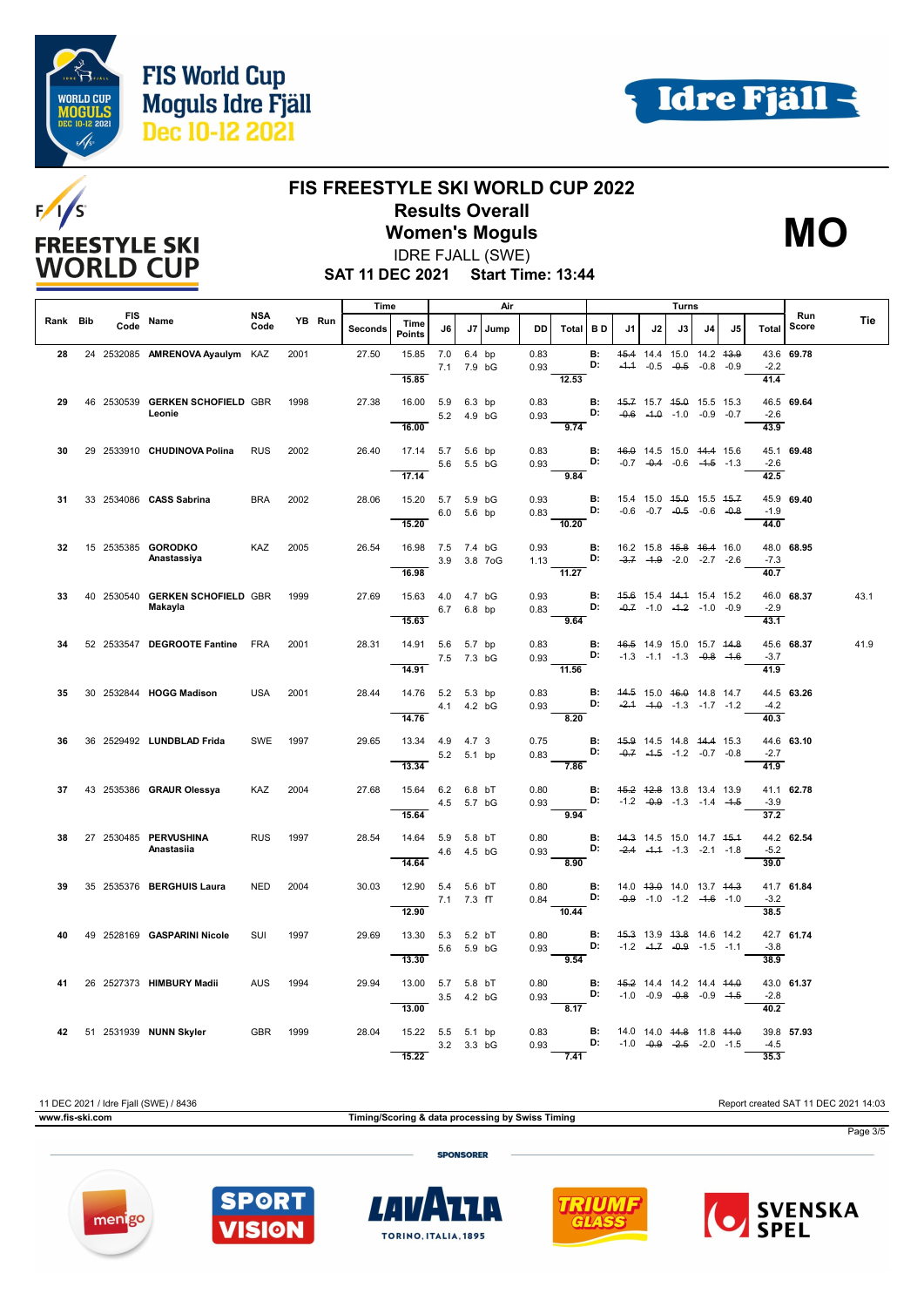





## **FIS FREESTYLE SKI WORLD CUP 2022 Results Overall**

**Women's Moguls** IDRE FJALL (SWE)



**SAT 11 DEC 2021 Start Time: 13:44**

|          |                    |                                   |                    |        | Time    |                       |                   | Air                |         |              |       |           |                |             | Turns                                                           |             |    |                 |              |     |
|----------|--------------------|-----------------------------------|--------------------|--------|---------|-----------------------|-------------------|--------------------|---------|--------------|-------|-----------|----------------|-------------|-----------------------------------------------------------------|-------------|----|-----------------|--------------|-----|
| Rank Bib | <b>FIS</b><br>Code | Name                              | <b>NSA</b><br>Code | YB Run | Seconds | Time<br><b>Points</b> | J6                |                    | J7 Jump | DD           | Total | <b>BD</b> | J1             | J2          | J3                                                              | J4          | J5 | Total           | Run<br>Score | Tie |
| 43       |                    | 32 2530095 MEILINGER Melanie      | <b>AUT</b>         | 1991   | 30.00   | 12.93<br>12.93        | 5.0<br>5.7        | 4.6 3p<br>5.9 bp   |         | 0.78<br>0.83 | 8.55  | B:<br>D:  | 45.4<br>$-1.0$ | $-0.9$      | 42.0 13.4 12.7 12.3<br>$-0.5$                                   | $-4.4 -0.3$ |    | $-2.4$<br>36.0  | 38.4 57.48   |     |
| 44       |                    | 37 2532509 WEESE Sophie           | GER                | 1999   | 25.61   | 18.06<br>18.06        | 5.7<br>4.0        | 6.1 bT<br>5.0 bG   |         | 0.80<br>0.93 | 8.90  | в:<br>D:  | $-4.7$         | $-2.4$      | 14.0 13.0 44.5 42.8 13.5<br>$-3.0$ $-3.3$ $-4.3$                |             |    | $-10.6$<br>29.9 | 40.5 56.86   |     |
| 45       |                    | 42 2530097 RAMSAUER Katharina AUT |                    | 1995   | 28.51   | 14.67<br>14.67        | 5.7<br>3.0        | 5.4 bT<br>$2.6$ bG |         | 0.80<br>0.93 | 7.04  | В:<br>D:  | $-2.0$         |             | 43.5 42.0 13.5 12.8 12.3<br>$-0.9 - 1.5 - 1.6 - 1.5$            |             |    | $-4.6$<br>34.0  | 38.6 55.71   |     |
| 46       |                    | 31 2533011 GUAN Ziyan             | <b>CHN</b>         | 2000   | 30.54   | 12.30<br>12.30        | 5.0<br>5.2 5.9 bG | 4.7 bT             |         | 0.80<br>0.93 | 9.03  | в:<br>D:  | $-2.5$         | $-2.3$      | 43.8 12.5 12.0 13.2 44.5<br>$-1.8$ $-1.8$ $-2.0$                |             |    | $-6.1$<br>31.6  | 37.7 52.93   |     |
| 47       |                    | 38 2534483 SAMANKOVA Dorota CZE   |                    | 2002   | 30.25   | 12.64<br>12.64        | 5.2<br>4.0        | 4.9 bT<br>3.6 bG   |         | 0.80<br>0.93 | 7.57  | в:<br>D:  | $-2.8$         | $-2.3$      | 12.5 12.7 44.5 12.7 44.4<br>$-2.8$ $-2.3$ $-2.9$                |             |    | $-7.9$<br>30.0  | 37.9 50.21   |     |
| 48       |                    | 39 2534580 COUFALOVA Eliska       | CZE                | 2003   | 31.01   | 11.75<br>11.75        | 4.1<br>4.1        | $4.3$ bp<br>3.4 bG |         | 0.83<br>0.93 | 6.96  | в:<br>D:  |                | $-1.9 -2.0$ | 42.5 11.5 12.0 44.2 12.0<br>$-2.8$ $-1.9$ $-2.6$                |             |    | $-6.5$<br>29.0  | 35.5 47.71   |     |
| 49       |                    | 80 2532903 WANG Jin               | <b>CHN</b>         | 1997   | 32.36   | 10.17<br>10.17        | 2.0<br>4.5        | $2.1$ IG<br>5.2 bp |         | 0.94<br>0.83 | 5.94  | в:<br>D:  |                |             | 43.2 44.0 13.0 12.0 12.3<br>$-8.7$ $-9.0$ $-9.5$ $-44.4$ $-8.4$ |             |    | $-27.2$<br>10.1 | 37.3 26.21   |     |
| 50       | 53 2527561 LI Nan  |                                   | <b>CHN</b>         | 1992   | 34.95   | 7.15<br>7.15          | 5.0<br>5.0        | 4.7 bp<br>5.2 bG   |         | 0.83<br>0.93 | 8.76  | B:<br>D:  |                |             | 12.0 40.5 44.5 10.8 12.0<br>$-9.2$ $-8.0$ $-8.0$ $-40.6$ $-9.7$ |             |    | $-26.9$<br>7.9  | 34.8 23.81   |     |
|          |                    | 48 2537262 CAO Tianging           | CHN                | 2004   |         |                       |                   |                    |         |              |       |           |                |             |                                                                 |             |    |                 | <b>DNF</b>   |     |

50 2534658 **PRYIMAK Viktoriia** UKR 2003 **DNS**

| Jury                          |                        |            | <b>Technical Data</b> |                     |            |
|-------------------------------|------------------------|------------|-----------------------|---------------------|------------|
| <b>FIS Technical Delegate</b> | GANDOLFO John          | <b>USA</b> | <b>Course Name</b>    | Specialen           |            |
| <b>Head Judge</b>             | ORSATTI Alberto        | ITA        | Length                | 241 <sub>m</sub>    |            |
| <b>Chief of Competition</b>   | <b>WESTBLAD Martin</b> | SWE        | l Course / Gate Width | 20.0m / 12.0m       |            |
| <b>Officials</b>              |                        |            | Gradient              | $22^{\circ}$        |            |
| <b>FIS Race Director</b>      | ROTERMUND Konrad       | <b>FIS</b> | Pace Time             | 27.38               |            |
|                               |                        |            | Judges                |                     |            |
|                               |                        |            | Judge 1 (Turns)       | LEPPALUOTO Arttu    | <b>FIN</b> |
|                               |                        |            | Judge 2 (Turns)       | LIVISSIANOS Paul    | <b>AUS</b> |
|                               |                        |            | Judge 3 (Turns)       | <b>TAO Yongchun</b> | <b>CHN</b> |
|                               |                        |            | Judge 4 (Turns)       | <b>BUHLER John</b>  | <b>CAN</b> |
|                               |                        |            | Judge 5 (Turns)       | KIKAJON Pär-Magnus  | <b>SWE</b> |
|                               |                        |            | Judge 6 (Air)         | KUSHENKO Oksana     | <b>RUS</b> |
|                               |                        |            | Judge 7 (Air)         | SIMSON Sarah        | USA        |

11 DEC 2021 / Idre Fjall (SWE) / 8436 Report created SAT 11 DEC 2021 14:03

**www.fis-ski.com Timing/Scoring & data processing by Swiss Timing**

Page 4/5